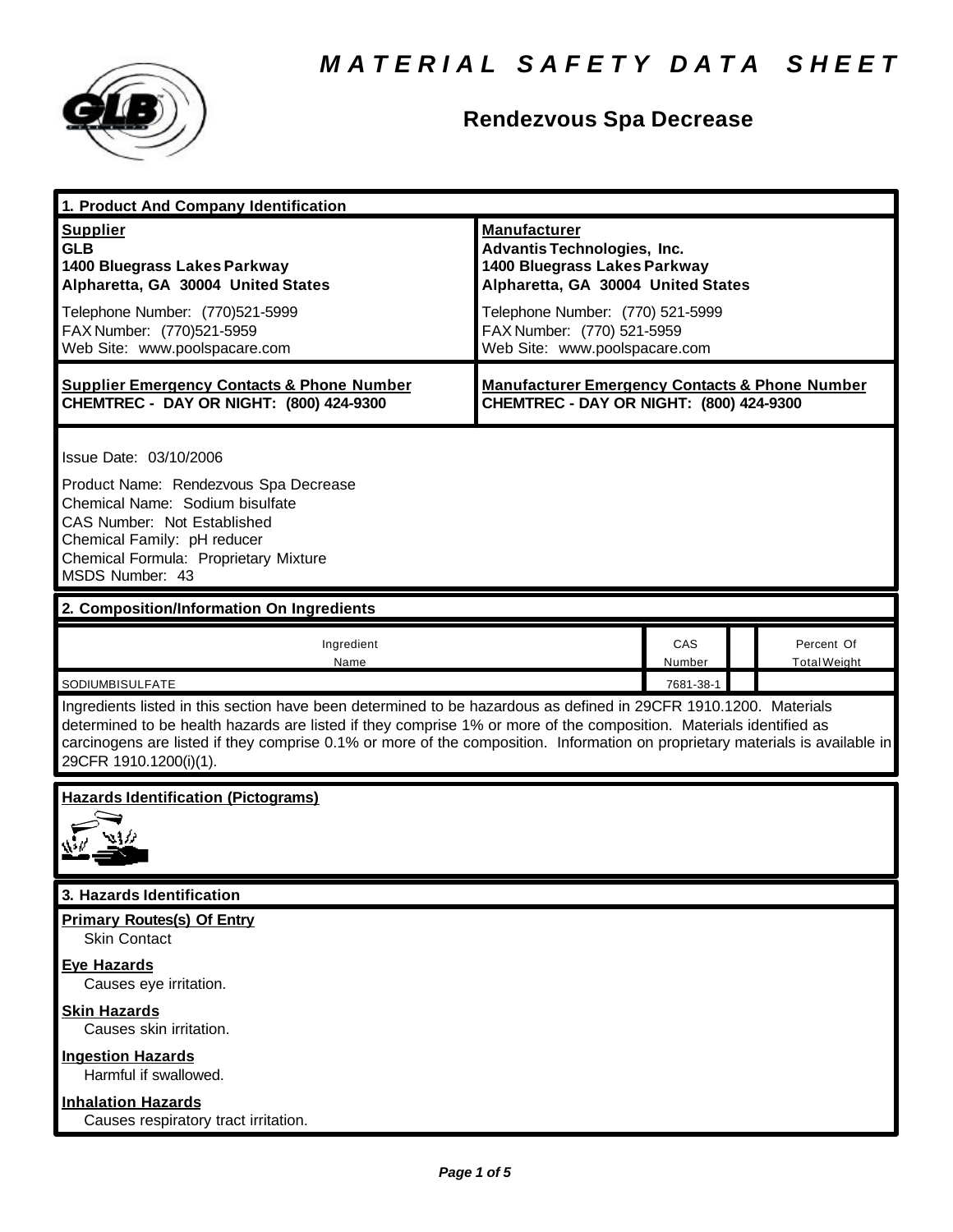# **Rendezvous Spa Decrease**

# **3. Hazards Identification - Continued Signs And Symptoms** Irritation of Eyes, Skin and Respiratory Passages **First Aid (Pictograms) 4. First Aid Measures Eye** In case of contact, hold eyelids apart and immediately flush eyes with plenty of water for at least 15 minutes. Call a physician or a poison control center immediately. **Skin** In case of contact, immediately flush skin with soap and plenty of water. Remove contaminated clothing and shoes. **Ingestion** DO NOT INDUCE VOMITING. Call a physician or a poison control center immediately. If victim is fully conscious, give one or two cups of water or milk to drink. **Inhalation** If breathing is difficult, give oxygen. If inhaled, remove to fresh air. **Fire Fighting (Pictograms) 5. Fire Fighting Measures**

Flash Point: N/A °F Flammability Class: N/A

# **Fire And Explosion Hazards**

At temperatures in excess of 570 F, hazardous fumes of sulfur dioxide and sulfur trioxide are evolved. Use forced draft ventilation or gas mask.

# **Extinguishing Media**

Use the appropriate extinguishing media for the surrounding fire.

# **Fire Fighting Instructions**

Firefighters should wear self-contained breathing apparatus and full protective gear. Water can be used to cool and protect exposed material.

# **6. Accidental Release Measures**

Clean up spill immediately. Contain and/or absorb spill with inert material (e.g. sand, vermiculite). Neutralize spill area with soda ash or lime. Flush spill area with water. Use appropriate containers to avoid environmental contamination.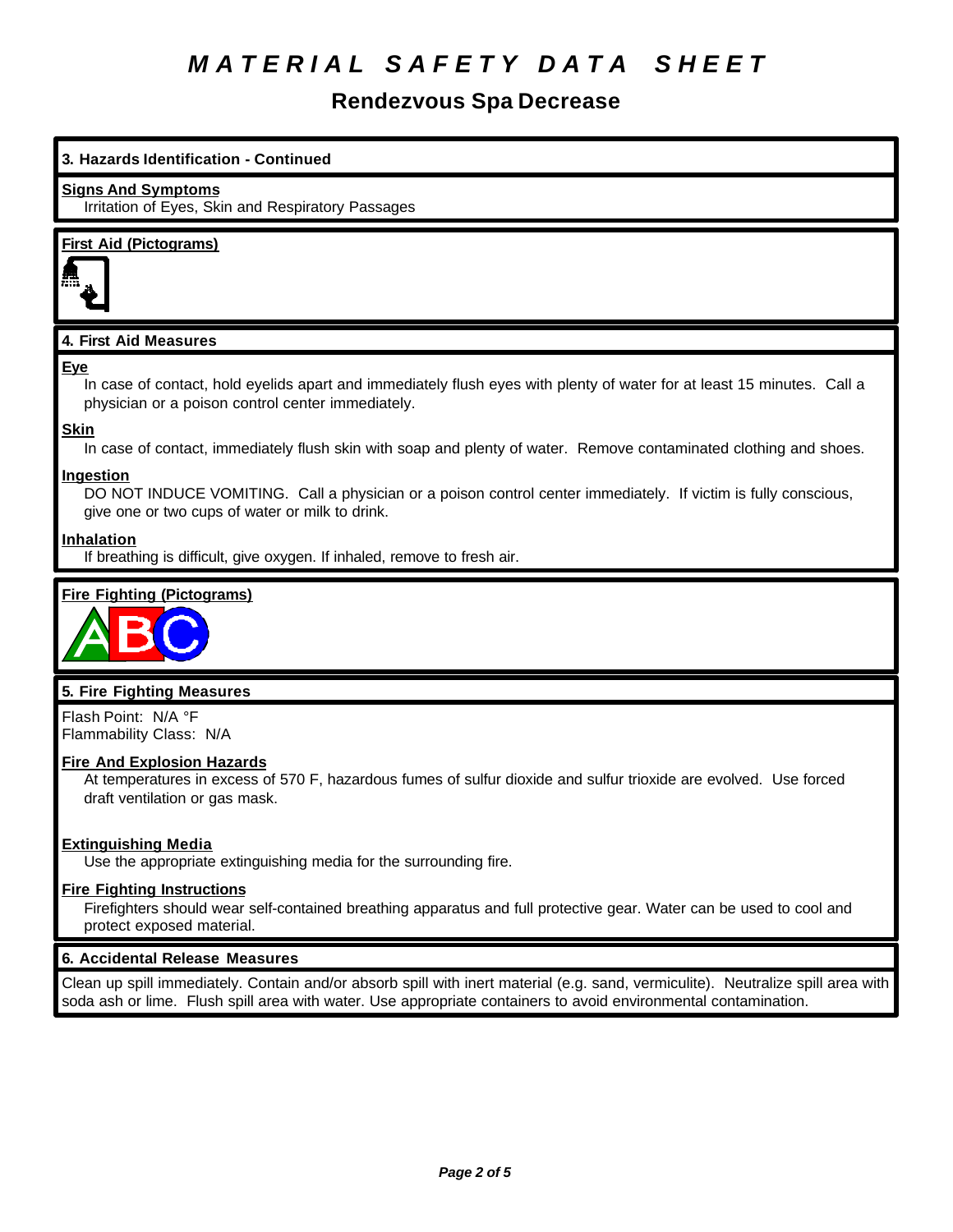# **Rendezvous Spa Decrease**

# **Handling & Storage (Pictograms)**



# **7. Handling And Storage**

# **Handling And Storage Precautions**

Keep out of reach of children. Store material in a cool and dry place. Keep containers tightly closed.

### **Handling Precautions**

Use only with adequate personal protection.

### **Storage Precautions**

Store in a cool dry place.

# **Work/Hygienic Practices**

Use safe chemical handling procedures suitable for the hazards presended by this material. Avoid contact with eyes. Solutions of this material are acidic and strongly irritating. Will attack most metals.

# **Protective Clothing (Pictograms)**



# **8. Exposure Controls/Personal Protection**

#### **Engineering Controls**

Local exhaust acceptable. Special exhaust not required

### **Eye/Face Protection**

Safety glasses with side shields or goggles recommended.

### **Skin Protection**

Chemical-resistant gloves.

#### **Respiratory Protection**

None normally required.

### **9. Physical And Chemical Properties**

#### **Appearance**

Pink liquid

#### **Odor**

Slightly Acidic

Chemical Type: Mixture Physical State: Liquid Melting Point: n/a °F Boiling Point: 220 °F Specific Gravity: 1.30 Molecular Weight: NOT DETERMINED Percent Volitales: NOT DETERMINED Vapor Pressure: NOT DETERMINED pH Factor: <1 Solubility: SOLUBLE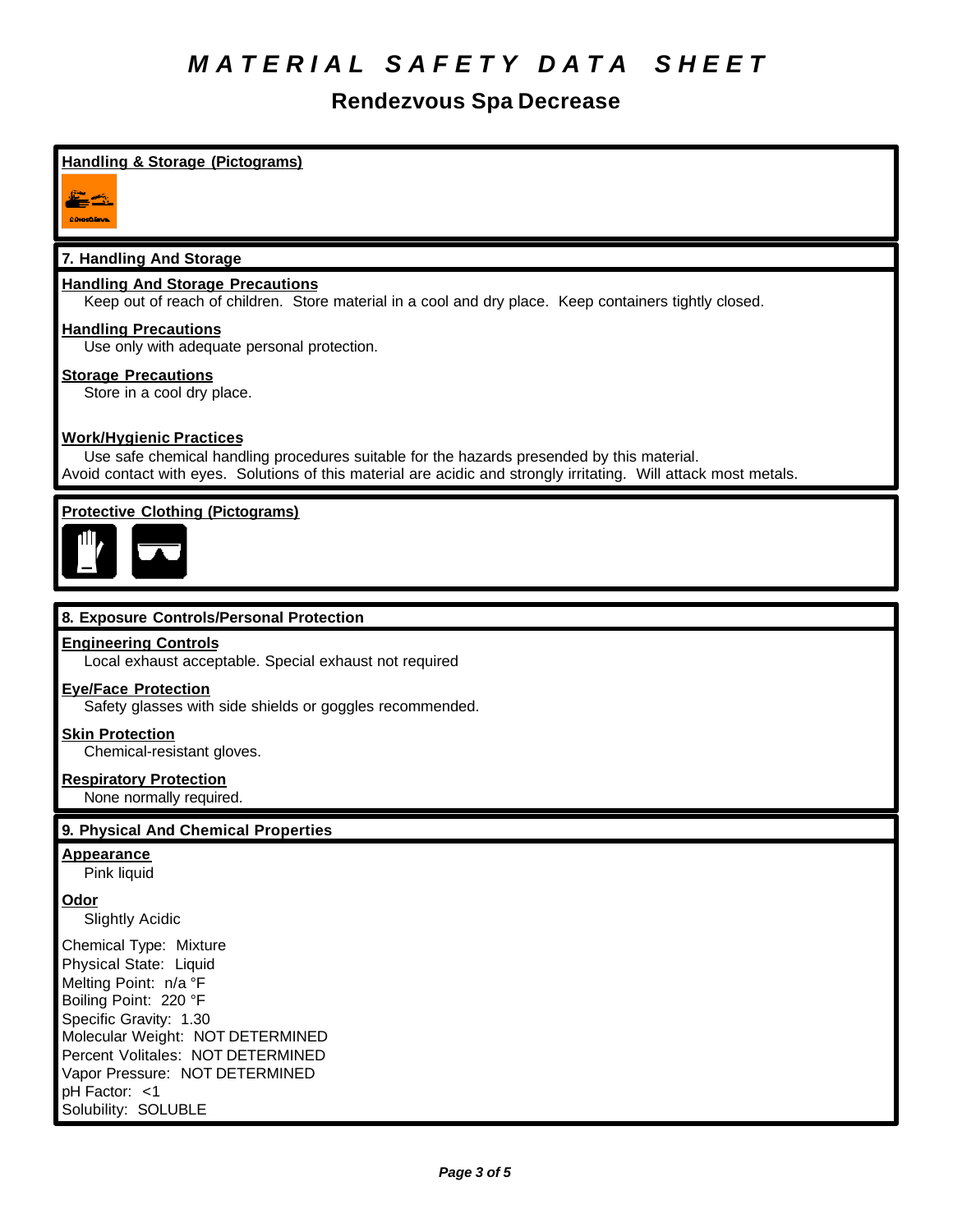# **Rendezvous Spa Decrease**

| 10. Stability And Reactivity                                                                                                                                                                                        |  |  |  |
|---------------------------------------------------------------------------------------------------------------------------------------------------------------------------------------------------------------------|--|--|--|
| Stability: Stable<br>Hazardous Polymerization: Will not occur.                                                                                                                                                      |  |  |  |
| <b>Hazardous Decomposition Products</b><br>At Temperatures in excess of 570F Hazardous fumes of Sulfer Dioxide and Sulfer Trioxide are evolved.                                                                     |  |  |  |
| 11. Toxicological Information                                                                                                                                                                                       |  |  |  |
| <b>Acute Oral Effects</b><br>LD50 Rat: >5g/kg                                                                                                                                                                       |  |  |  |
| 12. Ecological Information                                                                                                                                                                                          |  |  |  |
| No Data Available                                                                                                                                                                                                   |  |  |  |
| 13. Disposal Considerations                                                                                                                                                                                         |  |  |  |
| Dispose in accordance with applicable federal, state and local government regulations.                                                                                                                              |  |  |  |
| 14. Transport Information                                                                                                                                                                                           |  |  |  |
| <b>Proper Shipping Name</b><br><b>Bisulfate, Aqueous Solution</b>                                                                                                                                                   |  |  |  |
| <b>Hazard Class</b><br>8, PGII (<1L Consumer Commodity ORM-D)                                                                                                                                                       |  |  |  |
| <b>DOT Identification Number</b><br><b>UN2837</b>                                                                                                                                                                   |  |  |  |
| 15. Regulatory Information                                                                                                                                                                                          |  |  |  |
| Ingredient(s) - State Regulations<br><b>SODIUM BISULFATE</b><br>New Jersey - Workplace Hazard<br>New Jersey - Special Hazard<br>New York City - Hazardous Substance                                                 |  |  |  |
| <b>Canadian Regulatory Information</b><br>Class E - Corrosive Material<br>Class D, Div 2b- Poisonous or Infectious Material: other toxic effects                                                                    |  |  |  |
| <b>NFPA</b><br><b>HMIS</b><br><b>HEALTH</b><br>$\mathbf{3}$<br>$\bf{0}$<br>$\mathbf 0$<br><b>FLAMMABILITY</b><br>3<br>$\mathbf{1}$<br><b>REACTIVITY</b><br>$\mathbf 1$<br>C<br><b>PROTECTION</b><br><b>PERSONAL</b> |  |  |  |
| 16. Other Information                                                                                                                                                                                               |  |  |  |
| <b>Revision/Preparer Information</b><br><b>MSDS Preparer: jw3</b><br>This MSDS Superceeds A Previous MSDS Dated: 07/26/2000                                                                                         |  |  |  |
| <b>Disclaimer</b>                                                                                                                                                                                                   |  |  |  |
| No Data Available                                                                                                                                                                                                   |  |  |  |